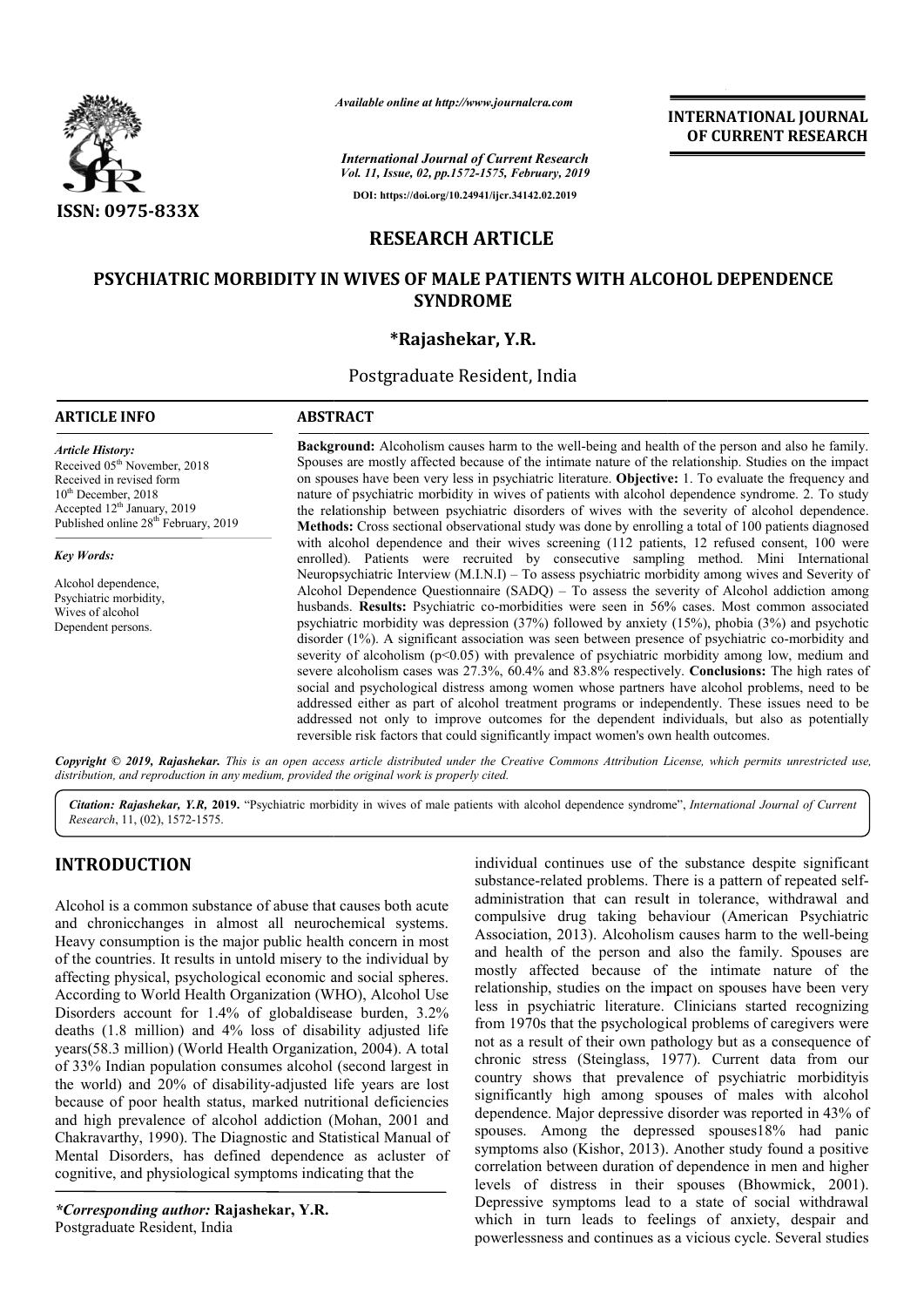have shown significant correlation between alcohol use in husband and suicidal tendency in the spouse. There is increased incidence of somatization, interpersonal sensitivity and hostility in spouses of alcoholic men especially when associated with battering by spouses (Charles, 1995). Addressing the mental health issues of spouses of persons with alcohol dependence will not only reduce their burden but also improve their quality of life and treatment outcome of persons with alcohol dependence. The present study was thus conducted to assess the prevalence of psychiatric morbidities in wives of patients with alcohol dependence syndrome and to study the relationships of psychiatric disorders with severity of alcohol dependence syndrome.

# **MATERIAL AND METHODS**

A hospital based Cross Sectional Study conducted in Department of Psychiatry, Yenepoya Medical College and Hospital, Mangalore. Recruitment of subjects was done between July 2017 to December 2017

**Study Population:** Wives of Alcohol Dependence Syndrome patients attending OPD and Alcohol dependence syndrome patients admitted in the Psychiatry and Medicine wards of Yenepoya Medical College & hospital. Patients were recruited by consecutive sampling method.112 patients were screened, 12 refused consent. A total of 100 patients were enrolled using convenient sampling technique.

### **Inclusion Criteria**

- Adult male in-patients/out-patients with a diagnosis of Alcohol dependence
- syndrome [according to the ICD 10- Classification of Mental Health and
- Behavioural Disorders- Diagnostic Criteria for Research DCR-10] and their wives.
- Age group above 18yrs.
- Co morbidity in husbands with Nicotine dependence syndrome only.
- Husband and wife staying together.

## **Exclusion Criteria**

- Medical and psychiatric disorders in the patients (husbands) which are not related to alcohol use.
- Co-morbid substance use other than tobacco in the patients (husbands).
- Participants (wives) or patients (husbands) with alcohol dependence having mental retardation or sensory impairments.
- Age group below 18yrs.

### **Instruments Used in the Study**

- M.I.N.I (Mini International Neuropsychiatric Interview) To assess psychiatric
- morbidity among wives.
- Severity of Alcohol Dependence Questionnaire (SADQ) To assess the severity of Alcohol addiction (Dandu, 2017).

## **Participants, Procedure, and Study Design**

The Alcohol Dependence Syndrome patients were diagnosed by using ICD-10 criteria (World Health Organization, 1993).

These patients are not having any other psychiatric disorder and were under treatment as outpatient or inpatient for Alcohol Dependence. All the subjects recruited for the research underwent following:

- Details of the study protocol were explained to the subjects.
- Informed consent was obtained.
- Detailed history was taken including demographic details and details regarding alcohol consumption
- Then the Alcohol Dependence Syndrome patients were given Severity of Alcohol Dependence Questionnaire (SADQ) containing 20 questions having 4 options and assess severity of Alcohol Dependence.
- M.I.N.I Mini International Neuropsychiatric Interview: to make diagnoses of psychiatric disorders according to ICD-10

## **Statistical Analysis**

Data were statistically described in terms of mean  $(\pm SD)$ , frequencies (number of cases) and percentages when appropriate. The Mean Scores obtained from wives of alcoholics was compared with the mean data obtained from the Control Group using Man Whitney U test. Severity of alcohol Dependence was correlate with QOL score of their Wives using spearman correlation. Qualitative data was compared using chi-square tests. A probability value (p value) less than 0.05 was considered statistically significant. All statistical calculations were done using computer programs Microsoft Excel 2007 (Microsoft Corporation, NY, USA) and SPSS (Statistical Package for the Social Science; SPSS Inc., Chicago, IL, USA) version 21.

## **RESULTS**

- The mean age of persons with alcohol dependence and their wives was 39.12 years with over half of the subjects (57.5%) were in their  $2<sup>nd</sup>$  or  $3<sup>rd</sup>$  decade of life. Shown in Table 1.
- Mean age of onset of alcohol consumption was 21.32 years with one third of the subjects started drinking before reaching 20 years of age. Mean duration of alcohol consumption was 14.04 years with over half of the subjects were consuming alcoholsince 10 years or more. Shown in table 2.
- As per SADD score, severe alcohol addiction was seen in 30% of the cases while low to medium addiction was seen in 22% and 48% cases respectively. Shown in table 3.
- Psychiatric co-morbidities were seen in 56% cases. Most common associated psychiatric morbidity was depression (37%) followed by anxiety (15%), phobia (3%) and psychotic disorder (1%).Shown in table 4.
- A significant association was seen between presence of psychiatric co-morbidity and duration of alcoholism  $(p<0.05)$ . Shown in table 5.
- A significant association was seen between presence of psychiatric co-morbidity and severity of alcoholism  $(p<0.05)$  with prevalence of psychiatric morbidity among low, medium and severe alcoholism cases was 27.3%, 52.08% and 83.8% respectively. Shown in table 6.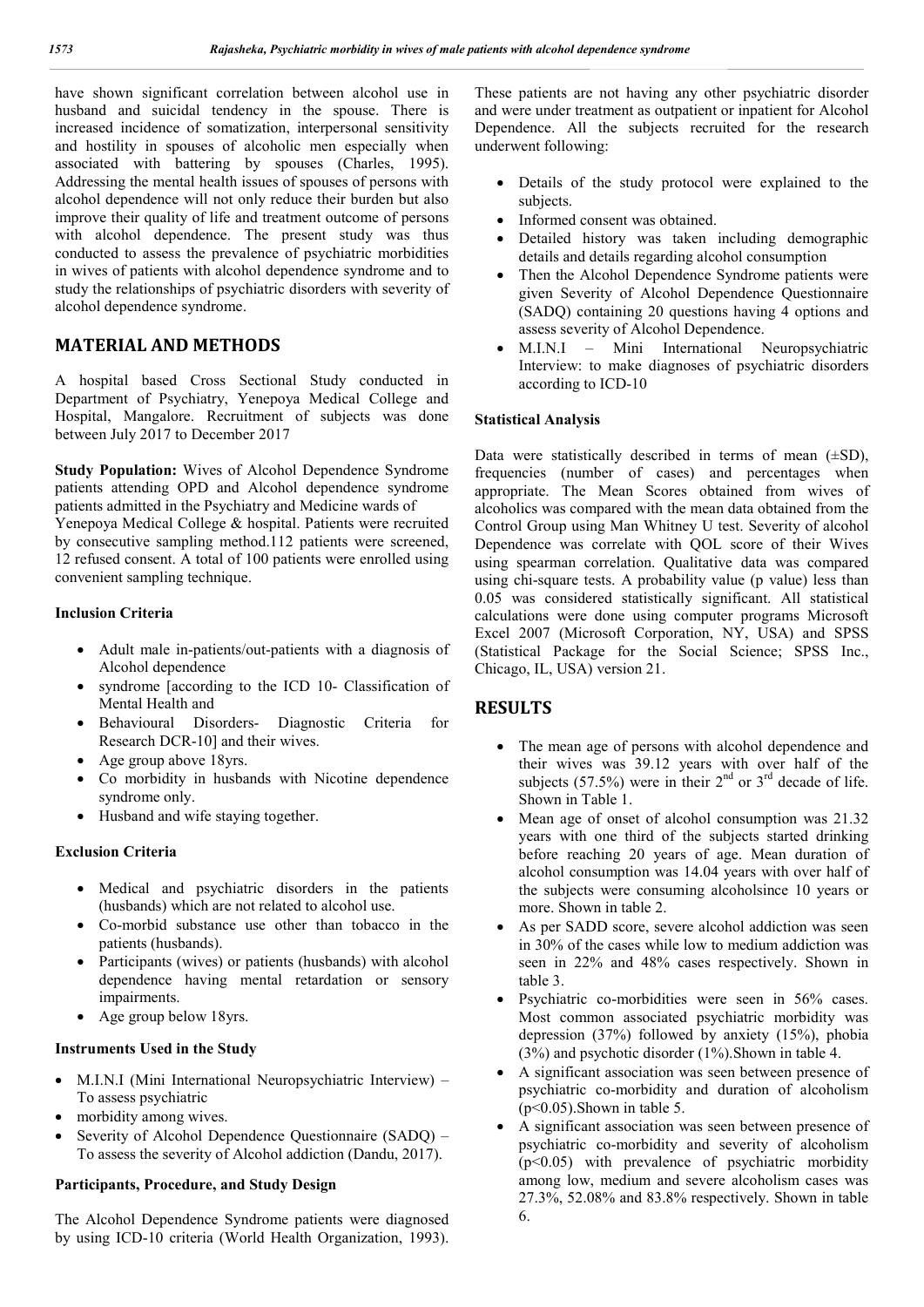**Table 1. Distribution of wives of persons with alcohol dependence as per age group**

| Age $(yrs)$                       | N   | $\frac{0}{0}$ |
|-----------------------------------|-----|---------------|
| < 20                              | 5   | 5.0%          |
| $21-40$                           | 53  | 53.0%         |
| $41 - 60$                         | 31  | 31.0%         |
| > 60                              | 11  | 11.0%         |
| Total                             | 100 | 100.0%        |
| Mean age - $39.12 +/- 7.22$ years |     |               |

**Table 2. Distribution of persons with alcohol dependence as per duration of alcohol consumption**

| Duration of Alcohol (yrs) |     | $\%$     |
|---------------------------|-----|----------|
| $\leq 5$                  | 19  | $19.0\%$ |
| $5-10$                    | 23  | $23.0\%$ |
| $10-20$                   | 39  | 39.0%    |
| > 20                      | 19  | $19.0\%$ |
| Total                     | 100 | 100.0%   |

Mean duration  $-14.04 + (-7.32)$  years

**Table 3. Distribution of alcoholic husbands as per Severity of Alcoholism**

| Severity of Alcoholism (SADD Score) |     | $\frac{0}{0}$ |
|-------------------------------------|-----|---------------|
| Low $(1-9)$                         | 22  | 22.0%         |
| Medium $(10-19)$                    | 48  | 48.0%         |
| Severe $\left(\frac{>}{=20}\right)$ | 30  | 30.0%         |
| Total                               | 100 | 100.0%        |

**Table 4. Distribution of cases as per psychiatric morbidity**

| Psychiatric Morbidity |     | ℅       |
|-----------------------|-----|---------|
| Depression            | 37  | 37.0%   |
| Anxiety               | 15  | 15.0%   |
| Phobia                | 3   | $3.0\%$ |
| Psychotic Disorder    |     | $1.0\%$ |
| None                  | 44  | 44.0%   |
| Total                 | 100 | 100.0%  |

**Table 5. Association of duration of alcoholism with psychiatric morbidity**

| Duration of Alcohol | Psychiatric Morbidity |        | Total  |  |
|---------------------|-----------------------|--------|--------|--|
|                     | No                    | Yes    |        |  |
| $<$ 5 yrs           | 15                    | 4      | 19     |  |
|                     | 78.94%                | 21.06% | 100.0% |  |
| $5-10$ yrs          | 11                    | 12     | 23     |  |
|                     | 47.8%                 | 52.2%  | 100.0% |  |
| $10-20$ yrs         | 15                    | 24     | 39     |  |
|                     | 38.5%                 | 61.5%  | 100.0% |  |
| $>$ 20 yrs          | 3                     | 16     | 19     |  |
|                     | 15.8%                 | 84.2%  | 100.0% |  |
| Total               | 44                    | 56     | 100    |  |
|                     | 44.0%                 | 56.0%  | 100.0% |  |

p- value  $\leq 0.05$ 

**Table 6. Association of severity of alcoholism with psychiatric morbidity**

| Psychiatric Morbidity         |        |          |        |  |
|-------------------------------|--------|----------|--------|--|
| Severity of Alcoholism (SADD) |        |          | Total  |  |
|                               | No     | Yes      |        |  |
| Low                           | 16     | 6        | 22     |  |
|                               | 72.7%  | 27.3%    | 100.0% |  |
| Medium                        | 23     | 25       | 48     |  |
|                               | 47.91% | 52.08%   | 100.0% |  |
| Severe                        | 5      | 25       | 30     |  |
|                               | 16.7%  | 83.3%    | 100.0% |  |
| Total                         | 44     | 56       | 100    |  |
|                               | 44.0%  | $60.0\%$ | 100.0% |  |

 $p$ - value < $0.05$ 

### **DISCUSSION**

A hospital based cross sectional study was conducted at Department of Psychiatry, Yenepoya Medical College and Hospital, Mangalore. The aim of the study was to evaluate the frequency and nature of psychiatric morbidity in wives of patients with alcohol dependence syndrome. We also aimed to study the relationships of psychiatric disorders in wives of patients with severity of Alcohol Dependence Syndrome. A total of 100 wives of alcohol dependence patients attending OPD of Yenepoya hospital were included in the study.

#### **Demographic Details**

The mean age of the wives of patients with alcohol dependence in present study was 35.72 years with over half of the subjects  $(57.5%)$  were in their 2nd or 3<sup>rd</sup> decade of life. Mean age of wives of persons with alcohol dependence in the study by Kishore M *et al*. (1994), was 32.4 years. In another similar study by Shah V *et al*. (2003), mean age was observed as 40.68 years. Indu V *et al*. [17] in their study observed the mean age of wives as 37.9 years. Mean age of alcohol-dependent spouses in the study by Dandu A *et al.* (2003), was  $35.04 \pm 8.98$  years. In present study, mean age of onset of alcohol consumption was 25.08 years with one third of the subjects started drinking before reaching 20 years of age. Meanduration of alcohol consumption was 14.04 years with over half of the subjects were consuming alcohol since 10 years or more.

#### **Severity of Alcoholism**

In present study, as per SADQ score, severe alcohol dependence was seen in30% of the cases while low to medium alcohol dependence was seen in 22% and 48%cases respectively. A significant association was seen between severity of alcoholismand psychiatric morbidities in wives.In a similar study by Kishore M *et al*. (Gohil, 2016), equal numbers were found in the moderate (45%) and high dependence range (46.7%) with very few in the lowdependence range (8.3%). Similar results were also seen in studies by Kumar S *et al*. (Fatima, 2015) and Naga *et al*. (World Health Organization, 1993).

#### **Psychiatric co-morbidities in wives**

Psychiatric co-morbidities were seen in 56% cases. Most common associatedpsychiatric morbidity was depression (37%) followed by anxiety (15%), phobia (3%) and psychotic disorder (1%). A significant association was seen between presence of psychiatric co-morbidity with duration and severity of alcoholism (p<0.05). Ponnu M *et al*. (Banister, 1994), aimed to assess the pattern of psychiatric morbidity in spouses of male patients with alcohol dependence syndrome. The sample included100 spouses, out of which 36% had psychiatric morbidity. Mood disorders comprised50% and anxiety and stress related disorders comprised about 36% of the totalmorbidity. There was significant association between psychiatric morbidity in the wives and severity of alcohol dependence in husbands, Kishore M *et al*. (Jiloha, 1994), in asimilar study, observed that more than half of the spouses (65%) had a psychiatricdisorder. Primarily mood and anxiety disorder were present. Major depressived is order was present in 43%. Psychiatric morbidity was found to be significantly correlated with severity of alcohol dependence and their association was robust. Begam TS *et al*. (Moskalenko, 1994).